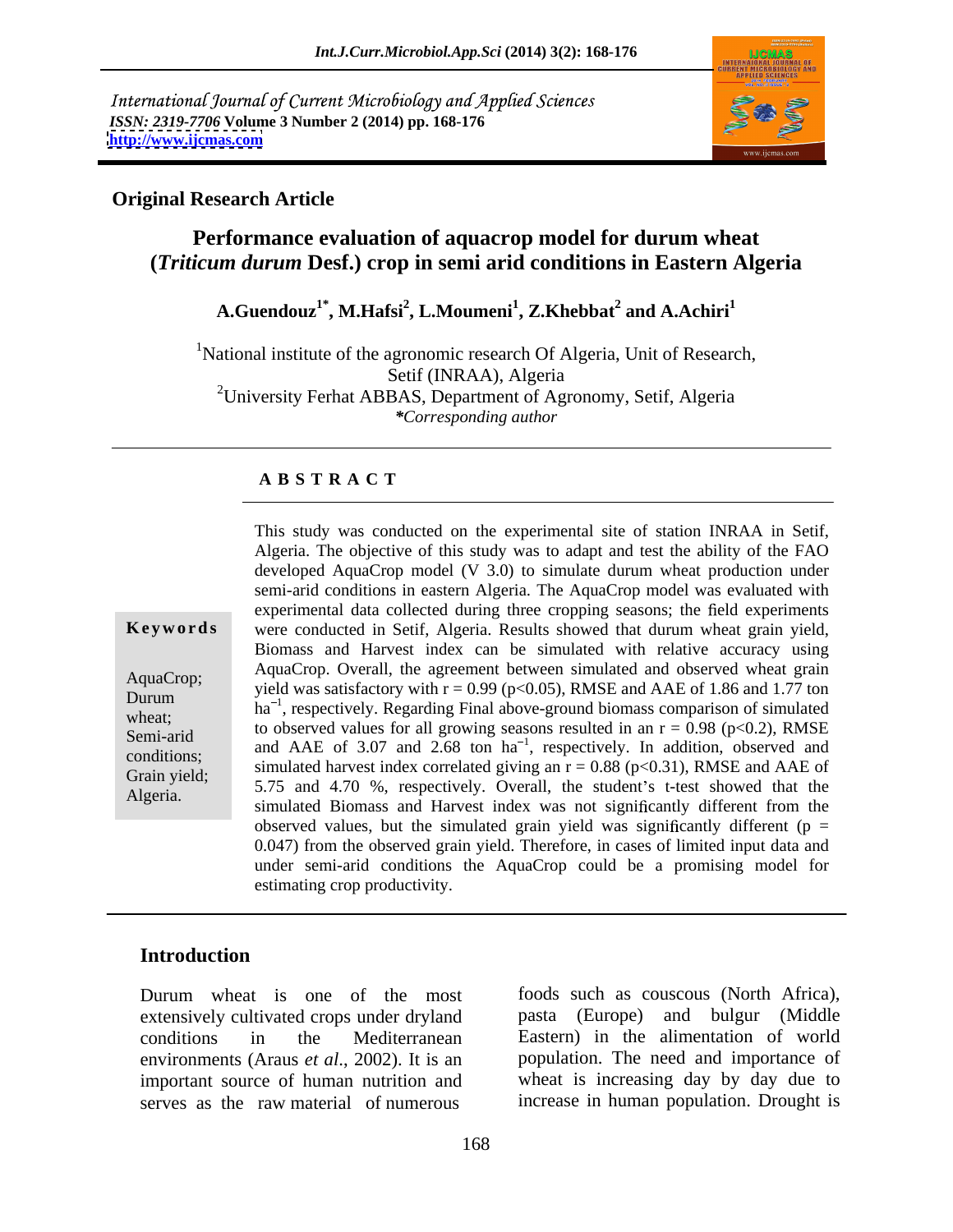one of the most important factors which *vulgare* L) (Araya *et al*, 2010a), teff strongly affect the production of wheat in (*Eragrostis tef* L) (Araya *et al*., 2010b), the world and Algeria (Hannachi *et al.*, cotton (*Gossypium hirsutum* L)<br>2013). Rainfall fluctuations play a (Baumhardt *et al.*, 2009), quinoa significant role in determining the national (*Chenopodium quinoa* Willd.) (Geerts *et* economy of Algeria because many economic activities in this country depend *al*., 2009) and wheat (*Triticum aestivum* L) heavily on rain-fed agriculture. (Andarzian *et al*., 2011). However, the Consequently, one of the main obstacles to model has not been tested in Algeria, developing sustainable agriculture in particularly in eastern Algeria where crop Algeria is seasonal crop water shortage. yields are often limited by moisture FAO recently developed a water-driven deficit. The objectives of the study were to model for use as a decision support tool in evaluate the model performance to planning and scenario analysis in different simulate crop growth and production in seasons and locations (Steduto *et al.*, durum wheat under semi-arid conditions in 2009; Hsiao *et al.*, 2009). Once validated, eastern Algeria. models are easy and need less resource and could be useful to avoid cropping risks (Tsubo *et al*., 2005; Soltani and Hoogenboom, 2007). AquaCrop is a crop Climatic data water productivity simulation model developed by the Food and Agriculture The weather data required by AquaCrop Organization (FAO) of the Unite Nations model are daily values of minimum and (Hsiao *et al*., 2009; Steduto *et al*., 2009). It maximum air temperature, reference crop simulates crop yield response to water, and evapotranspiration (ET0), rainfall and is particularly suited to address conditions where water is a key limiting factor in  $(CO_2)$ .  $ET_0$  was estimated using  $ET_0$ crop production. The model evolved from calculator using the daily maximum and the concepts of crop yield response to minimum temperature, wind speed at 2 m water developed by Doorenbos and above ground surface and mean relative Kassam (1979). AquaCrop attempts to humidity (RH). Rainfall depths of 405.3 balance accuracy, simplicity, and mm, 313.8 mm and 411.0 during the crop robustness. It uses a relatively small growth seasons were recorded during number of explicit and mostly intuitive parameters and input variables requiring respectively. The temperature variations, simple methods for their derivation  $ET_0$  and rainfall depths during the crop (Steduto *et al*., 2009). Simulations of crop growth seasons have been shown in Figure growth and development are executed with daily time steps, using either thermal time, i.e., growing degree days (GDDs) or **Crop data** calendar days. The ability of AquaCrop to simulate yields for different crops has Crop data was obtained from an been extensively tested by several experimental field. The experiment was researchers around the globe in diverse laid in Randomized Complete Block environments and all have reported Design (RCBD). Plots were  $2.5 \text{ m} \times 6$ 

cotton (*Gossypium hirsutum* L) (Baumhardt *et al*., 2009), quinoa *al*, 2009), maize (*Zea mays* L) (Heng *et*  durum wheat under semi arid conditions in eastern Algeria.

# **Materials and Methods**

## **Climatic data**

mean annual carbon dioxide concentration calculator using the daily maximum and minimum temperature, wind speed at 2 m 2010/2011, 2011/2012 and 2012/2013, 1.

## **Crop data**

positive results, e.g., barley (*Hodeum*  rows with 0.20 m row spacing and sowingCrop data was obtained from an Design (RCBD). Plots were  $2.5 \text{ m} \times 6$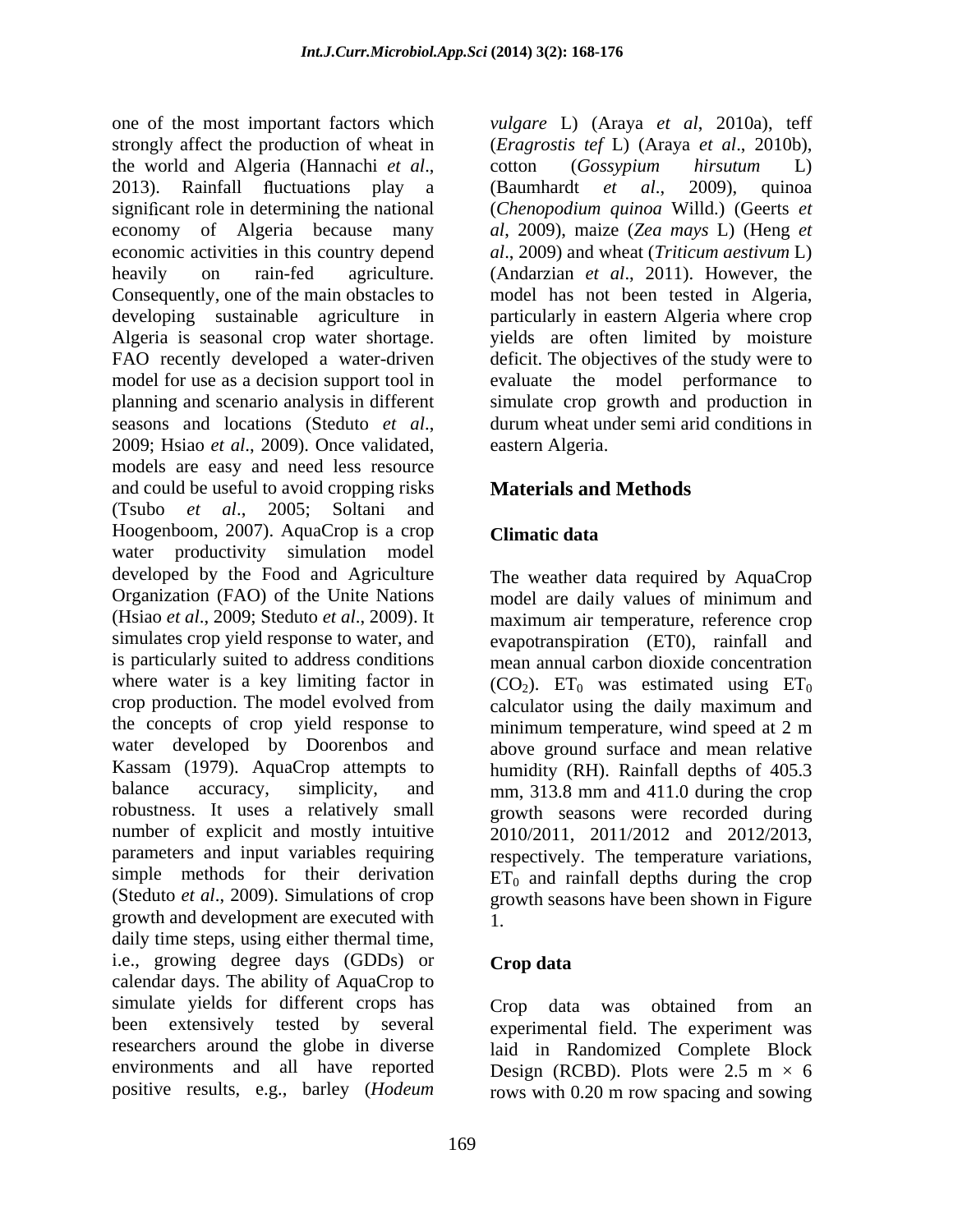density was adjusted to 300 g m<sup>-2</sup>. The stations, the  $CO_2$  concentration uses the

Where CC is canopy cover and LAI is the model see (Geerts *et al.*, 2009; Heng *et al.*, leaf area index. LAI was calculated as <br>2009; Hsiao et al., 2009; Steduto et al.,  $LAP \times NPM^2$ ,  $LAP$  being the leaf area per 2009). plant  $(m^2)$ , and NPM<sup>2</sup> the number of plants per  $m^2$  (Royo *et al.*, 2004). The final **Performance evaluation of** biomass and grain yield were obtained **AQUACROP** from all plots after maturity from an area

## **Description of AquaCrop model**

AquaCrop has four sub-model  $N =$  number of observations, components: (i) the soil (water balance); (ii) the crop (development, growth and yield); (iii) the atmosphere (temperature, rainfall, evapotranspiration (ET) and carbon dioxide  $(CO<sub>2</sub>)$  concentration); and (iv) the management (major agronomy absolute percentage error between practices such as planting dates, fertilizer simulated and observed values may be application and irrigation if any). calculated using the following equation AquaCrop calculates a daily water balance that includes ail the incoming and outgoing water fluxes (infiltration, runoff,<br>deep percolation evaporation and A deep percolation, evaporation and  $AAE = \frac{AAE}{N}$ transpiration) and changes in soil water content. There are five weather input variables required to run AquaCrop Root mean square error (RMSE) is including daily maximum and minimum calculated as follows (Loague and Green, air temperatures (T), daily rainfall, daily reference evapotranspiration  $(ET_0)$  and the mean annual  $CO<sub>2</sub>$  concentration in the bulk atmosphere. While the first four are derived from typical agro-meteorological

crop component divided to 4 sub- Mauna Loa Observatory records in components including initial canopy, Hawaii. The advantage with AquaCrop is canopy development, flowering and yield that it requires only a minimum of input formation and rooting depth. The later two data, which are readily available or can were observed visually while the canopy easily be collected. AquaCrop has default was measured in field at regular intervals. values for several crop parameters that it Canopy cover was estimated based on the uses for simulating different crops method used by Geerts *et al.* (2009) and including wheat, however, some of these Farahani *et al*. (2009): parameters are not universal and thus have  $CC = 1 - \exp^{(-0.65LAI)}$  .......... (1) cultivars and management practices. For a to be adjusted for local conditions, more detailed description of the AquaCrop model see (Geerts *et al*, 2009; Heng *et al*., 2009; Hsiao *et al*., 2009; Steduto *et al*., 2009).

### **Performance evaluation of AQUACROP**

of 6m<sup>2</sup> in all cropping seasons. For the performance evaluation of AquaCrop, following notations were used:  $Si = simulated value$ .  $Oi =$  observed value.  $MS =$  mean of simulated value,  $MO =$  mean of observed value.

## **Average Absolute Error (AAE)**

Absolute percentage error between (Loague and Green, 1991):

$$
AE = \frac{\sum_{i=1}^{n} |Oi - St|}{N}
$$

### **Root Mean Square Error (RMSE)**

1991):

$$
\text{RMSE} = \sqrt{\frac{\sum_{i=1}^{n} (0i - \text{Si})^2}{N}}
$$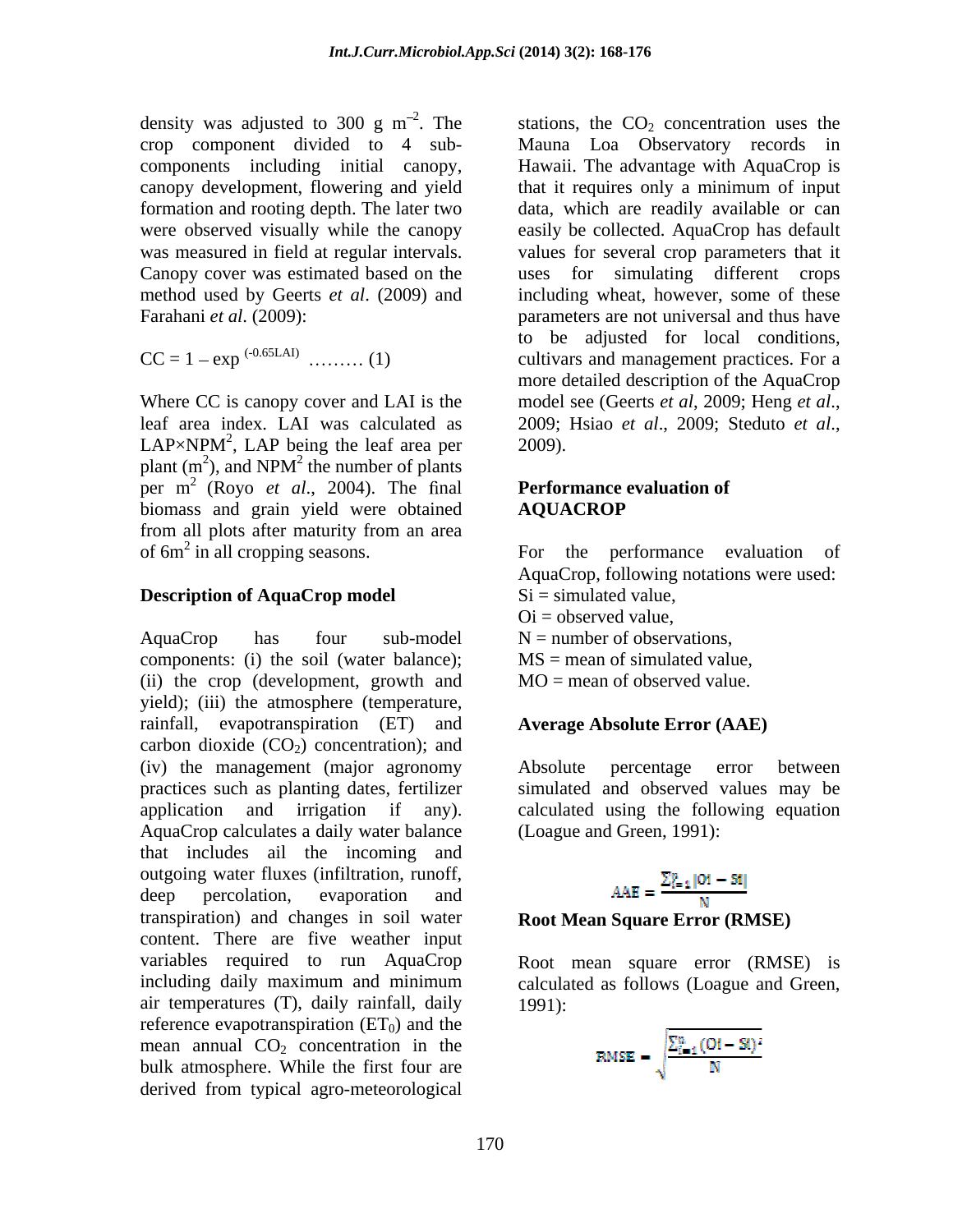The index of agreement (d) was calculated explained 99% of the relationship between

$$
d=1-\frac{\Sigma_{i=4}^{n}(Si+Oi)^2}{\Sigma_{i=4}^{n}([Si+MO]+[O]-MO])^2}
$$

Model performance was evaluated using prediction error (Pe) (Nash and Sutcliffe,

$$
Pe = \frac{(Si - Oi)}{Oi} \times 100
$$

## **Correlation coefficient (r)**

The correlation coefficient is an indicator of degree of closeness between observed values and model estimated values. The observed and simulated values are found to be better correlated as the correlation coefficient approaches to 1. If observed and predicted values are completely<br>
Cheerved and simulated biomass independent i.e., they are uncorrelated then r will be zero. The correlation<br>a slope of 0.29 and a d of 0.56 (Table 1,<br>a slope of 0.29 and a d of 0.56 (Table 1, coefficient was estimated by the following<br>  $\begin{array}{c}\n\text{a slope of 0.29 and a d of 0.56 (Table 1,)} \\
\text{Figure 2B) indicating that the model}\n\end{array}$ 

$$
\mathbf{r} = \frac{\sum_{i=1}^{n} (0i - MO)(Si - MS)}{\sqrt{\sum_{i=1}^{n} (0i - MO)^2 \sum_{i=1}^{n} (Si - MS)^2}}
$$

traits are presented in Table 1. Figure 2A These RMSE and AAE values when shows the relationship between observed<br>and simulated grain vield for all seasons. grain vield were 29.1% and 25.4%, and simulated grain yield for all seasons. grain yield were 29.1% a<br>Observed and simulated grain yield respectively. Overall the Observed and simulated grain yield respectively. Overall the difference correlated very well giving an  $r = 0.99$ 

**Index of agreement (d)**  $(p<0.05)$  a slope of 0.49 and a d of 0.56 using the Willmott (1985) equation: observed and modeled wheat grain yield. **Prediction error (Pe)** simulated grain yield was significantly the following statistical parameter  $\frac{d}{dx}$  and  $1.77$  ton na respectively (Table 1). 1970), given by: expressed as percent of average observed (Table 1) indicating that the model explained 99% of the relationship between Araya *et al.* (2010a) reported  $\overline{R}^2$  values >  $\frac{2}{2}$  volves  $\sim$ values > 0.80 when simulating barley aboveground biomass and grain yield using AquaCrop. The student's t-test showed that the different ( $p = 0.047$ ) from the observed grain yield with RMSE and AAE of 1.86 and  $1.77$  ton ha<sup>-1</sup>, respectively (Table 1). These RMSE and AAE values when grain yield were 41.4% and 39.4%, respectively. Overall the difference between the simulated and observed grain yield was 1.77 ton  $ha^{-1}$  indicating that the  $<sup>1</sup>$  indicating that the</sup> indicating that the model overestimated the grain yield by 39.4%. Araya *et al*. (2010a) used AquaCrop to simulate barley grain yield and reported that the simulated grain yield deviated from the observed yield with a range of  $-13\%$  to 15%.

## **Final above-ground biomass (Bio)**

equation: Eiguie 2D indicating that the model **Results and Discussion** The student's t-test showed that the Grain yield (GY) different (p = 0.12) from the observed Simulation results for all seasons and all  $2.68$  ton  $ha^{-1}$ , respectively (Table 1). Observed and simulated biomass correlated well giving an  $r = 0.98$  (p<0.2) <sup>a</sup> slope of 0.29 and <sup>a</sup> <sup>d</sup> of 0.56 (Table 1, Figure 2B) indicating that the model explained 98% of the relationship between observed and modeled wheat biomass. Salemi *et al.* (2011) reported  $R^2$  values =  $^2$  volume  $^$ values = 0.96 when simulating winter wheat aboveground biomass using AquaCrop. simulated biomass was not significantly biomass with RMSE and AAE of 3.07 and expressed as percent of average observed grain yield were 29.1% and 25.4%, respectively. Overall the difference between the simulated and observed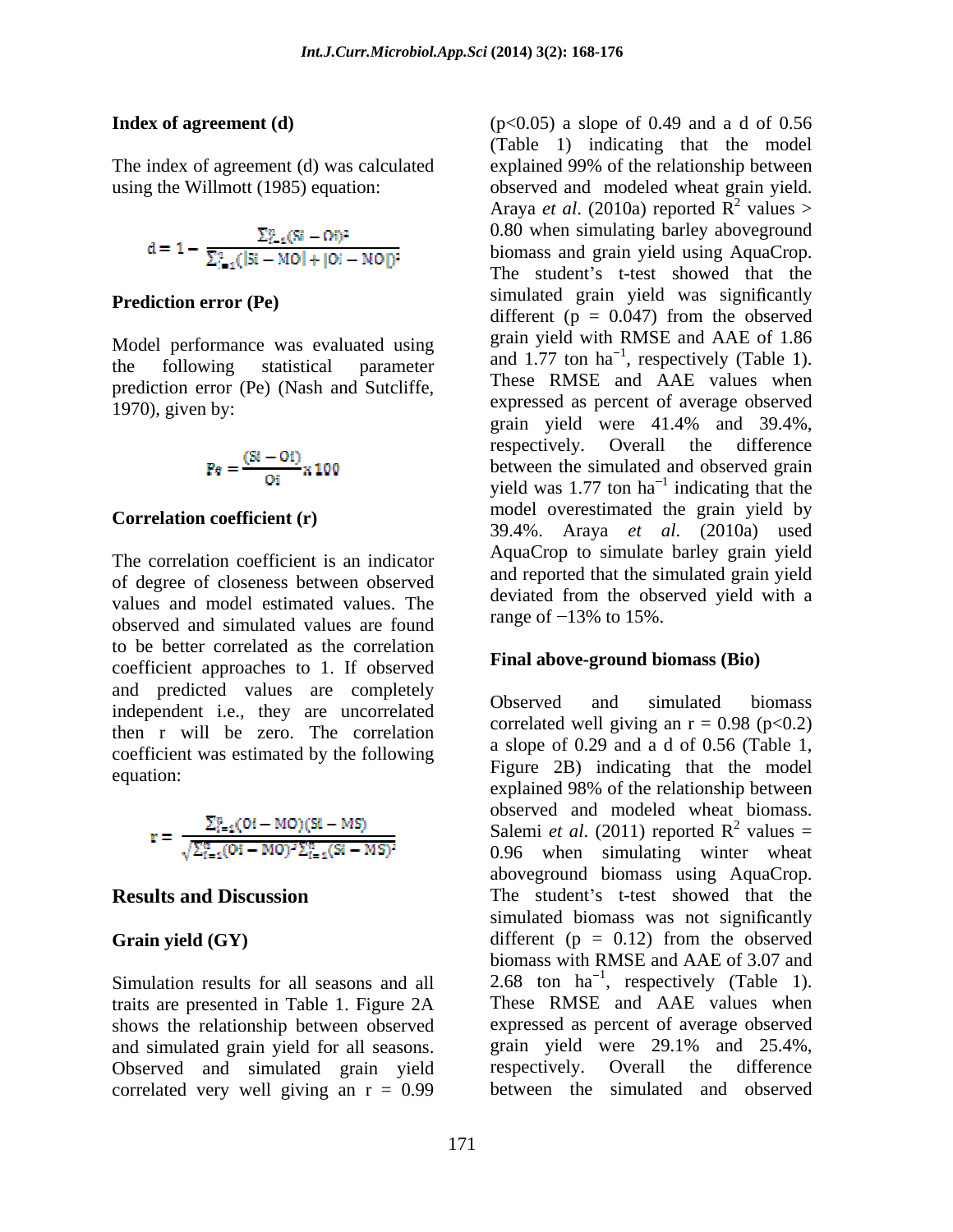biomass was 2.68 ton  $ha^{-1}$  indicating that significantly different from the observed biomass. Zeleke *et al*. (2011) used observed and simulated values was <10%. simulate sunflower growth reported that by 1.2%, while CropSyst and WOFOST underestimated yield by 4.6% and 0.3%,

giving an  $r = 0.88$  (p<0.31) a slope of 0.38 and a d of 0.60 (Table 1, Figure 2C) harvest index was not significantly 5.75 and 4.70 %, respectively (Table 1). Overall years of study the difference index was 4.7 % indicating that the model overestimated the biomass by 11.04%, but simulated harvest index was not grain yield. Thus, we conclude that

<sup>1</sup> indicating that significantly different from the observed the model overestimated the biomass by HI. Harvest index in treatments with 25.4%, but the student's t-test showed that nearly optimal water condition (eight the simulated biomass was not irrigations) increased with time and AquaCrop to simulate both total biomass was stopped by water stress. Aggarwal *et*  and grain yield for canola (B. napus L.) *al*. (1986) found similar HI trend in wheat and reported that the difference between with irrigated treatments. The adjustment Meanwhile, Todorovic *et al*. (2009) when the timing and extent of water stress assessing the ability of three models (Steduto *et al*., 2009). Adjustments for (AquaCrop, CropSyst and WOFOST) to pollination failure, for inhibition of AquaCrop overestimated sunflower yield duration, for pre-flowering stress were significantly different from the observed reached the reference level. But it did not increase in rainfed treatments because it of harvest index to water stress depends on stomata, for reduction in green canopy taken into account in the simulation.

respectively. The authors concluded that In this study, AquaCrop model was used although AquaCrop requires less input to simulate durum wheat yield and yield information compared to the other two component responses to semi-arid region models, it performed similarly to the other of Setif, Eastern Algeria. A field two models in modeling both total experiment was conducted for three biomass and grain yield. growing seasons (2010-2013). Results **Harvest Index (HI)** Biomass and Harvest index can be In Aqua Crop, harvest index (HI) is AquaCrop (v3.0). Overall, the agreement simulated by a linear increase with time between simulated and observed wheat (Steduto *et al.*, 2009). Observed and grain yield was satisfactory with  $r = 0.99$ simulated harvest index correlated well (p<0.05), RMSE and AAE of 1.86 and indicating that the model explained 88% of the relationship between observed and growing seasons resulted in a r = 0.98 simulated wheat harvest index. The (p<0.2), RMSE and AAE of 3.07 and 2.68 student's t-test showed that the simulated to  $ha^{-1}$ , respectively. In addition, different ( $p = 0.18$ ) from the observed correlated well giving an  $r = 0.88$ harvest index with RMSE and AAE of (p<0.31), RMSE and AAE of 5.75 and between observed and simulated harvest and Harvest index was not significantly the student's t-test showed that the different  $(p = 0.047)$  from the observed showed that durum wheat grain yield, simulated with relative accuracy using 1.77 ton  $ha^{-1}$ , respectively. Regarding Final above-ground biomass comparison of simulated to observed values for all observed and simulated harvest index 4.70 %, respectively. Overall, the student's t-test showed that the simulated Biomass different from the observed values, but the simulated grain yield was significantly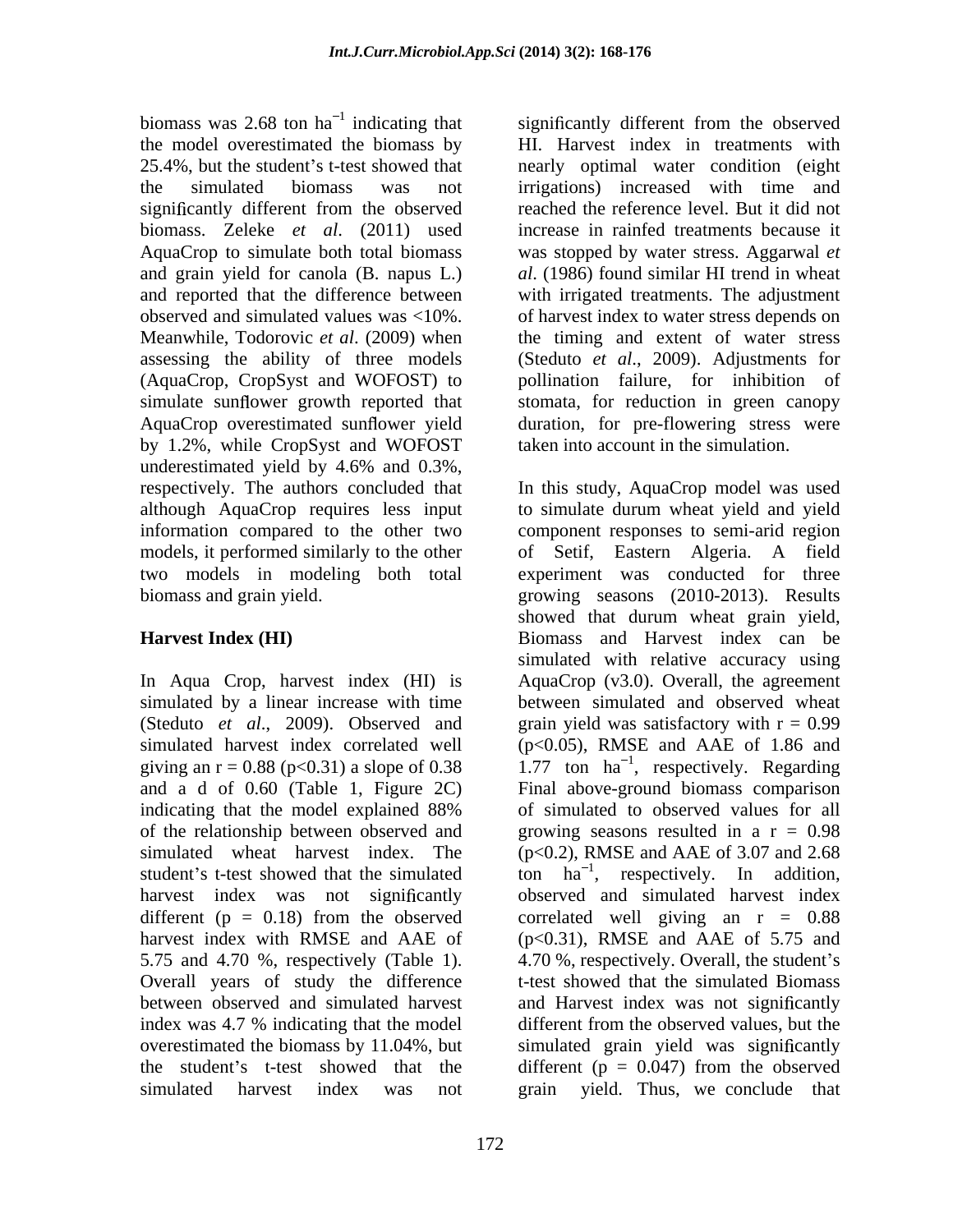

**Figure.1** Monthly rainfall, reference evapotranspiration (ET0) and max, min temperature for the cropping seasons 2010/2011, 2011/2012 and 2012/2013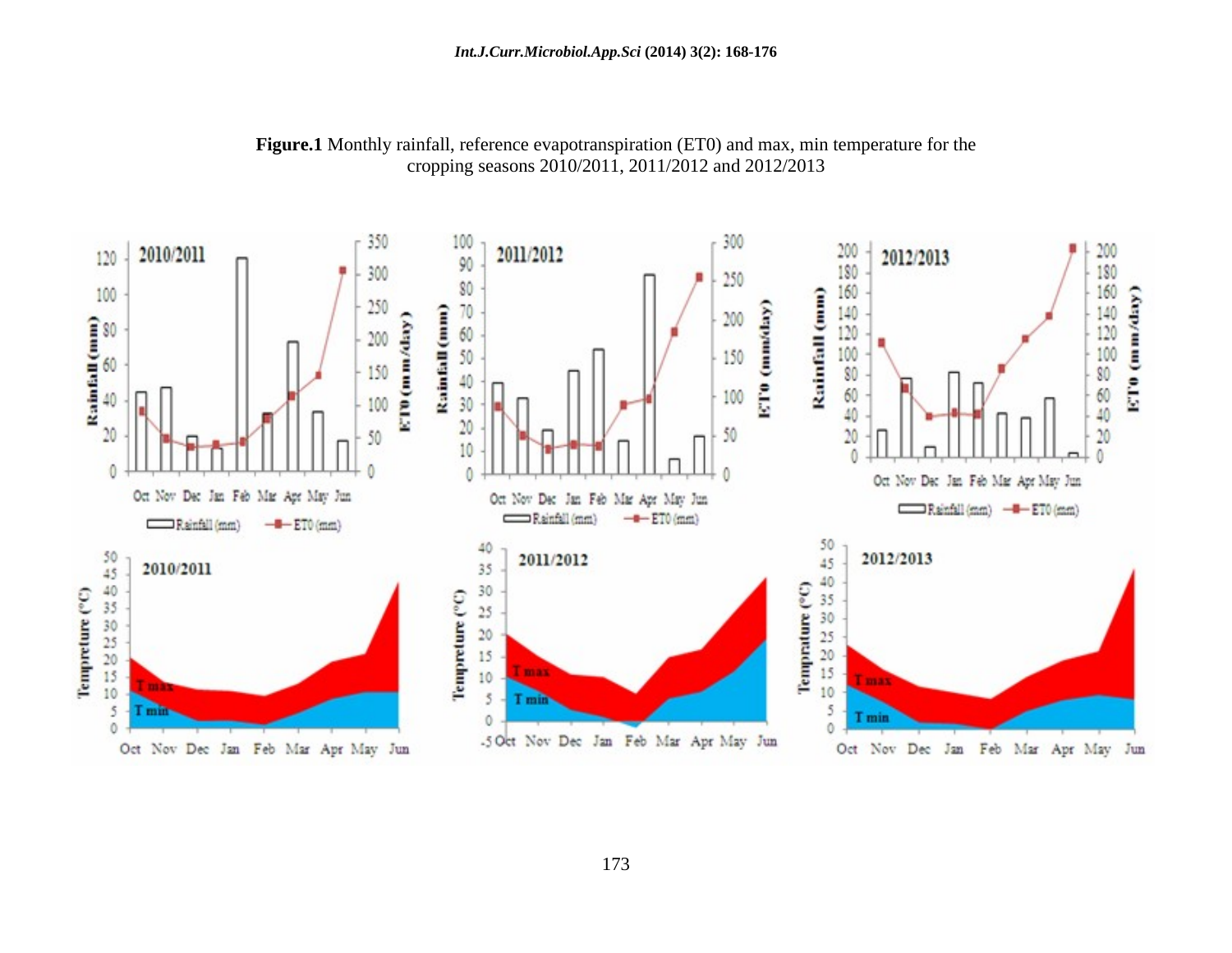|                                                                                                                                                                                |                | Observed | Simulated | AAE  | <b>RMSE</b> |      | Deviation $(\%)$ |
|--------------------------------------------------------------------------------------------------------------------------------------------------------------------------------|----------------|----------|-----------|------|-------------|------|------------------|
|                                                                                                                                                                                | <b>GY</b>      | 5,57     | 6,78      | 1, 4 | 1,22        | 0,27 | 17,88            |
| 2010/2011                                                                                                                                                                      | Bio            | 11,25    | 13,60     | 2,35 | 2,41        | 0,30 | 17,33            |
|                                                                                                                                                                                | H <sub>I</sub> | 49,77    | 49,90     | 2,04 | 2,63        | 0,99 | 0,26             |
|                                                                                                                                                                                |                | Observed | Simulated | AAE  | <b>RMSE</b> |      | Deviation $(\%)$ |
|                                                                                                                                                                                | GY             | 2,94     | 5,49      | 2,55 | 2,58        | 0,95 | 46,55            |
| 2011/2012                                                                                                                                                                      | Bio            | 7,69     | 12,34     | 4,65 | 4,66        | 0,06 | 37,69            |
|                                                                                                                                                                                |                | 38,41    | 44,45     | 6,03 | 8,04        | 0,98 | 13,58            |
|                                                                                                                                                                                |                | Observed | Simulated | AAE  | <b>RMSE</b> |      | Deviation $(\%)$ |
|                                                                                                                                                                                | GY             | 4,96     | 6,52      | 1,57 | 1,85        | 0,43 | 23,99            |
| 2012/2013                                                                                                                                                                      | Bio            | 12,71    | 13,77     | 1,61 | 2,42        | 0,42 | 7,68             |
|                                                                                                                                                                                | H <sub>I</sub> | 39,44    | 47,38     | 7,94 | 8,85        | 0,60 | 16,76            |
|                                                                                                                                                                                |                | Observed | Simulated | AAE  | <b>RMSE</b> |      | Deviation $(\%)$ |
|                                                                                                                                                                                | GY             | 4,49     | 6,27      | 1,77 | 1,86        | 0,56 | 28,38            |
| Over all                                                                                                                                                                       | Bio            | 10,55    | 13,24     | 2,68 | 3,07        | 0,56 | 20,31            |
| Years                                                                                                                                                                          |                |          |           |      |             |      |                  |
|                                                                                                                                                                                | H <sub>I</sub> | 42,54    | 47,24     | 4,70 | 5,75        | 0,60 | 9,95             |
| AAE: Average Absolute Error, RMSE: Root Mean Square Error, d: Index of agreement and<br>Deviation $% = 100 - ((Qi*100)/Si)$ were Oi: Observed values and Si: Simulated values. |                |          |           |      |             |      |                  |

**Table.1** Statistical indices derived for evaluating the performance of AquaCrop model in predicting grain yield, biomass and harvest index

**Figure.2** Linear relationship between observed and simulated Grain yield (A), Biomass (B) and Harvest index (C) for all growing seasons

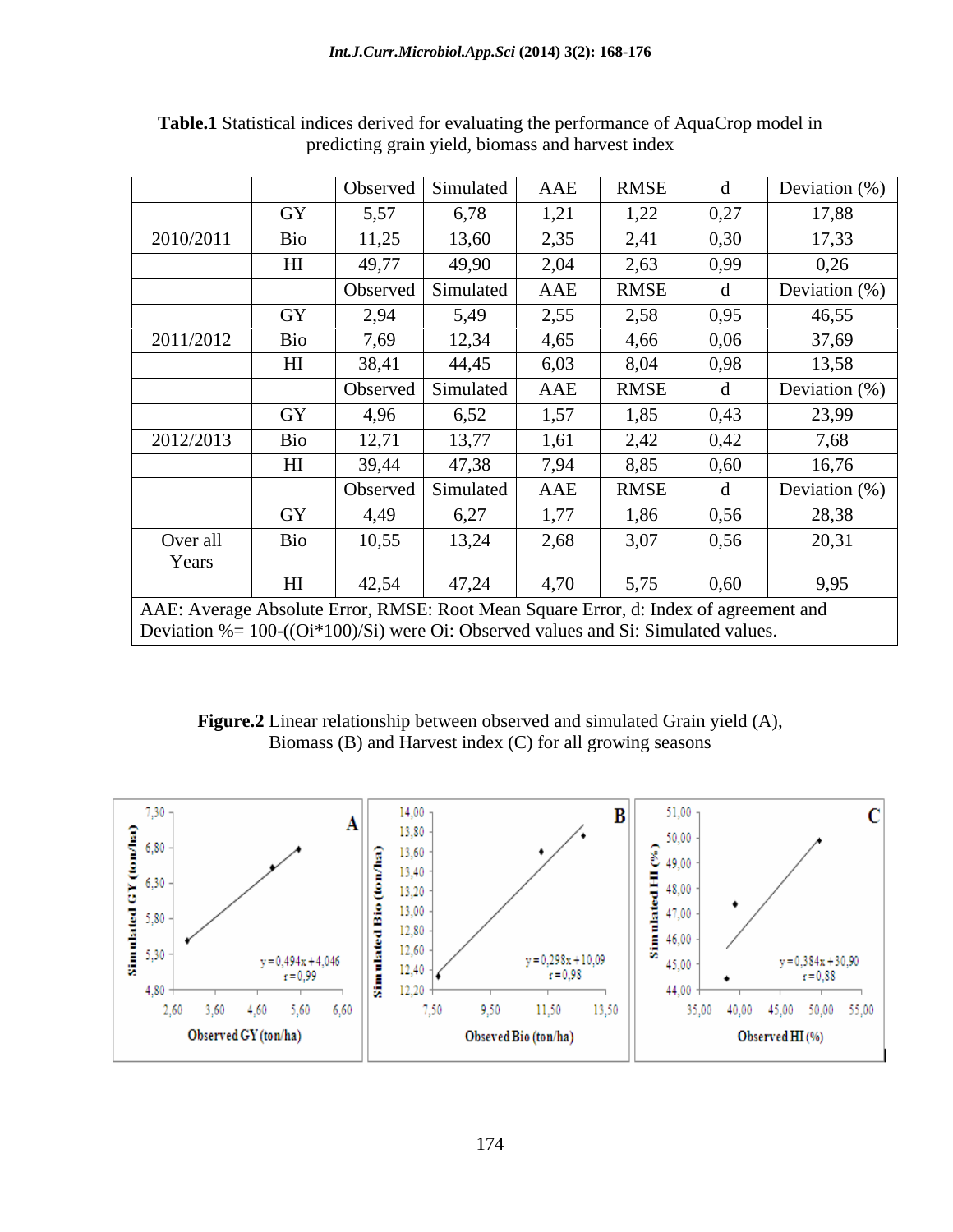Grain yield under similar conditions of

- Performance of wheat and triticale cultivars in a variable soil-water use efficienc<br>environment II Evanotranspiration 101:460–468. environment. II. Evapotranspiration, water use efficiency, harvest index and grain yield. Field Crops Res, 13: 301
- Andarzian, B., M. Bannayan, P. Steduto, and Rahnama, A. 2011. Validation and testing of the AquaCrop model under full and deficit irrigated wheat production in Iran. Agricultural Water
- Araus, J.L., Slafer, M.P., Reynolds, M.P. and Royo, C. 2002. Plant breeding and
- C3 cereals: what should we breed for? Annals of Botany, 89: 925 - 940.
- Araya, A., Habtub, S., Hadguc, K.M., Kebedea, A., Dejene, T. 2010a. Test of Management, 97: 1838-1846.
- *Durum* Desf.) under Rainfed Conditions. Journal of Agriculture and Agronomy Journal, 101: 448-459.
- Heng, L.K., Hsiao, T.C., Evett, S., Howell, and water deficient field maize.
- Hsiao, T.C., Heng, L.K., Steduto, P., Rojaslara, B., Raes D., Fereres, E. 2009. AquaCrop-the FAO crop model to simulate yield response to water: III.
- Aqua Crop can be a valuable tool for Araya, A., Keesstra, S.D. and Stroosnijder, simulate Harvest index, Biomass and L. 2010b. Simulating yield response to eastern Algeria, but conservatively. FAO s AquaCrop model. Field Crop water of Teff (Eragrostis tef) with Research, 116:196–204.
- References Baumhardt, R.L., Staggenborg S.A., Aggarwal, P.K., Singh, A.K., Chaturvedei, Howell. T.A. 2009. Modeling G.S. and Sinha, S.K. 1986. irrigation management strategies to Baumhardt, R.L., Staggenborg S.A., Gowda, P.H., Colaizzi, P.D. and Howell. T.A. 2009. Modeling maximize cotton lint yield and water use efficiency. Agronomy Journal, 101:460–468.
	- 315. Drainage Paper n. 33. FAO, Rome, Doorenbos, J. and Kassam, A.H. 1979. Yield response to water. Irrigation and Italy, 193 pp.
	- H. Mazraeh, M.E. Barati, M.A. Barati, Farahani, H.J., Gabriella, J. and Oweis, and Rahnama A 2011 Validation and T.Y. 2009. Parameterization and Farahani, H.J., Gabriella, J. and Oweis, T.Y. 2009. Parameterization and Evaluation of the AquaCrop model for full and deficit irrigated Cotton. Agronomy Journal, 101:469-476.
	- Management, 100:1–8. Geerts, S., Raes, D., Garcia, M., Miranda, drought in Condori, O., Mamani, J., Morales, B., R., Cusicanqui, J.A., Taboada, C., Mendoza, J., Huanca, R., Mamani, A., Osco, V. and Steduto, P. 2009. Simulating Yield Response of Quinoa to Water Availability with AquaCrop. Agronomy Journal, 101:499-508.
	- AquaCrop model in simulating Hannachi, A., Fellahi, Z., Bouzerzour, H. biomass and yield of water deficient and Boutekrabt, A. 2013. Correlation,<br>and irrigated barley (Hordeum Path Analysis and Stepwise and irrigated barley (Hordeum vulgare). Agricultural Water Regression in Durum Wheat (Triticum and Boutekrabt, A. 2013. Correlation, Path Analysis and Stepwise Regression in Durum Wheat (*Triticum*

Parameterization and testing for maize.

- Sustainability, 3 (2):122-131. Loague, K. and Green, R.E. 1991. T. and Steduto, P. 2009. Validating the evaluating solute transport models; FAO AquaCrop model for irrigated overview and application. J. Contam. Statistical and graphical methods for Hydrol, 7:51–73.
- Agronomy Journal, 101: 488–498. Nash, J.E. and Sutcliffe, J.V. 1970. River flow forecasting through conceptual models. Part 1: A discussion of principles, J. Hydrol. 10: 282-290.